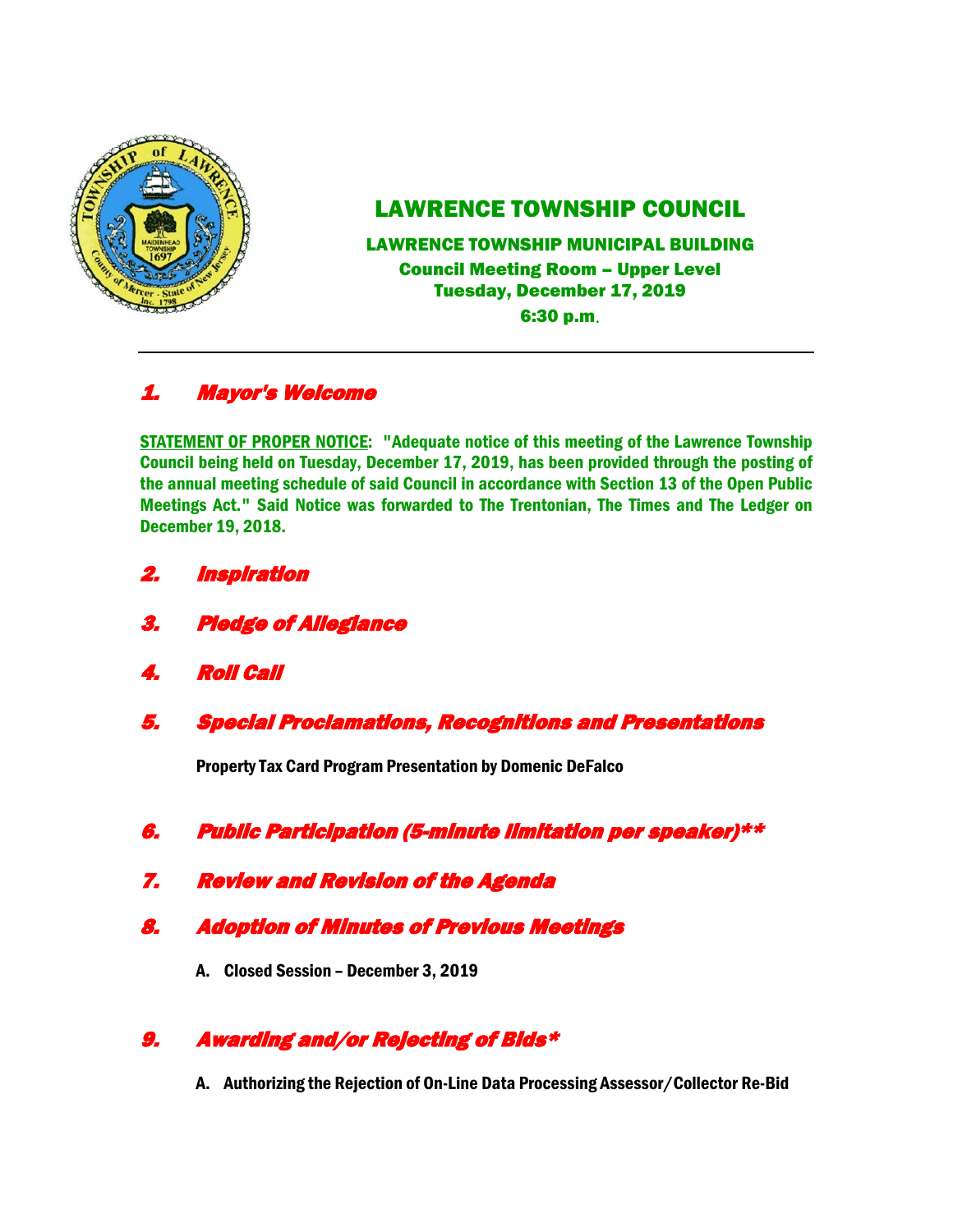### 10. Introduction of Ordinances**\*\***

#### 11. Adoption of Ordinances\*

- A. Ordinance No. 2350-19 ORDINANCE AMENDING THE LAND USE ORDINANCE OF THE TOWNSHIP OF LAWRENCE P0ERTAINING TO ACCESSORY APARTMENTS, ADULT DAY CARE, ADULT MEDICAL DAY CARE, CHILD CARE CENTERS, RESIDENTIAL SHEDS, SHOPPING CONTAINERS SIGNS AND APPLICATION SUBMISSION REQUIREMENTS
- B. Ordinance No. 2351-19 ORDINANCE AMENDING THE LAND USE ORDINANCE OF THE TOWNSHIP OF LAWRENCE TO REVISE SECTIONS 201, 431 AND 530 TO ADDRESS SOLAR AND WIND ENERGY SYSTEMS AND ELECTRIC VEHICLE CHARGING STATIONS
- C. Ordinance No. 2352-19 ORDINANCE ESTABLISHING PERMIT PARKING DURING CERTAIN HOURS AND DAYS ON CERTAIN MUNICIPAL STREETS – Lawn Park Avenue
- D. Ordinance No. 2353-19 AN ORDINANCE TO SUPPLEMENT CHAPTER 435 OF THE LAWRENCE TOWNSHIP ADMINISTRATIVE CODE ENTITLED 'MOTOR VEHICLES AND TRAFFIC'
- E. Ordinance No. 2354-19 AN ORDINANCE FOR EMERGENCY CONSERVATION OF WATER
- 12. Manager's Report
- 13. Attorney's Report
- 14. Clerk's Report
- 15. Unfinished Business
- 16. New Business
- 17. Public Participation (3-minute limitation per speaker) \*\*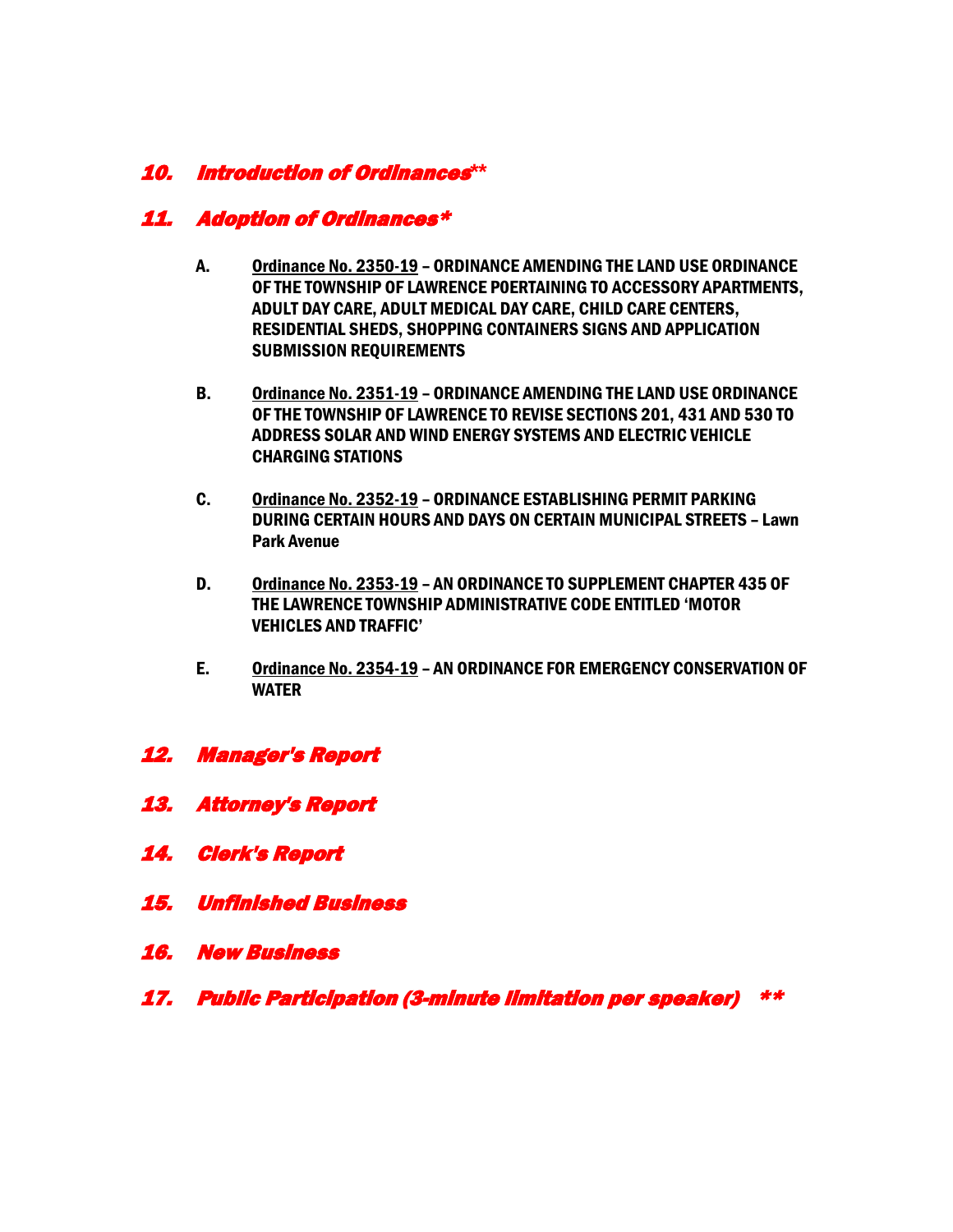#### 18. Resolutions

- A. Bond Acceptance
- B. Bond Release
- C. Escrow Release

#### D. Refunds

- 1) Authorizing Refund of Retail Food License Fee
- 2) Authorizing Refund of Tax Overpayment

### E. Special Items of Revenue

#### F. Professional Services Agreements

- 1) Authorizing Amending the Professional Services Agreement with the Municipal Attorney
- 2) Authorizing a Professional Services Agreement for Intersection Improvements
- 3) Authorizing Amending the Professional Services Agreement with the Municipal Attorney – Litigation

#### G. Grants

1) Authorizing Support for a Sustainable Jersey Grant Application

#### H. Miscellaneous

- 1) Authorizing 2020 Township Council Meeting Dates
- 2) Authorizing a Firearms Discharge Permit to Maestripieri for 2020
- 3) Authorizing Membership in Lawrenceville Fire Company
- 4) Authorizing a Consideration Payment Plan
- 5) Authorizing 2018 Unexpended Salary & Wages to Accumulated Absences Fund
- 6) Authorizing 2019 Unexpended Snow Removal Salary & Wages and Other Expenses to Other Trust Fund
- 7) Authorizing the Transfer of 2019 Current Fund Appropriations
- 8) Authorizing the Purchase of Two Ford Explorers from State Contract Vendor
- 9) Authorizing a Closed Session of Council Immediately Following the Regular Meeting to Discuss Labor Negotiations and Litigation
- 10) Authorizing an Uniform Allowance Program for the Lawrence Township Fire Department

## 19. Council Initiatives & Liaison Reports